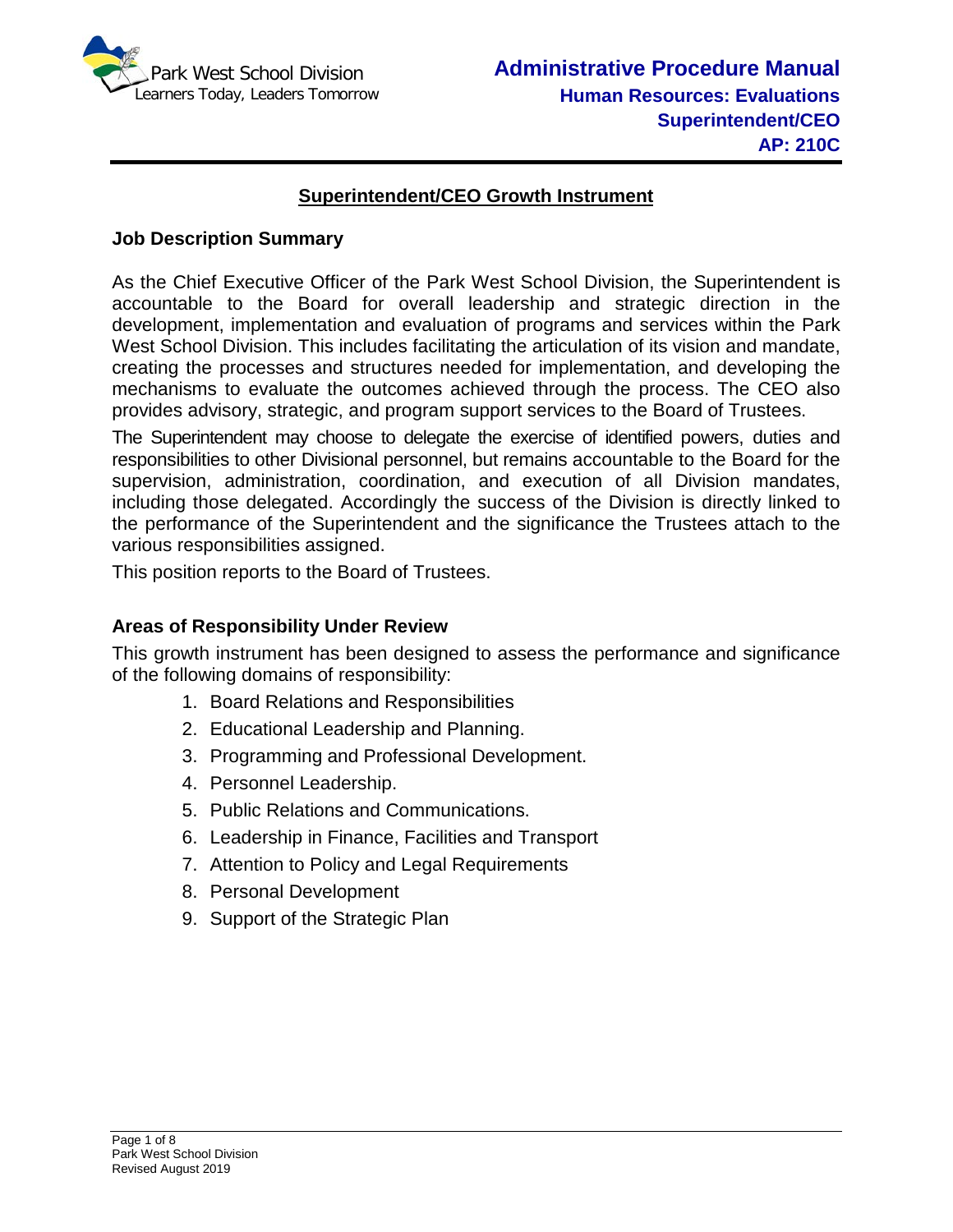

## **SUPERINTENDENT/CEO GROWTH INSTRUMENT**

## **Domain 1 – BOARD RELATIONS AND RESPONSIBILITIES: Actively pursues positive Board Relations by meeting Board expectations.**

## **INDICATORS OF ACHIEVEMENT**

- Works effectively and respectfully with Trustees and the Board.
- $\triangleright$  Provides accurate information, advice and quidance to the Board in educational matters, policy development and implementation.
- $\triangleright$  Assists the Board in the formulation and implementation of policies, procedures and directives.
- $\triangleright$  Attends and or represents the Board at meetings as required.
- $\triangleright$  Understands and complies with provincial statute, regulations and the bylaws and policies of the Board.
- $\triangleright$  Supports the Board and the Chairperson in the performance of the duties and responsibilities assigned.

## **Domain 2 – EDUCATIONAL LEADERSHIP AND PLANNING: Provides and ensures appropriate Educational Leadership and Planning**

## **INDICATORS OF ACHIEVEMENT**

- $\triangleright$  Articulates and applies the Mission, Vision and Values of the Division in the operations of the programs and practices of the Division.
- $\triangleright$  Demonstrates leadership in directing, managing and coordinating the work of the leadership team, and the services they provide at both the Division Office and school levels.
- $\triangleright$  Demonstrates leadership in the management of personnel, programming, and the utilization of facilities and transportation.
- Ensures coordination and cooperation among all facets of the Division's operations – programs, facilities, transportation and administration.
- $\triangleright$  Demonstrates knowledge of and skill in the management of organizations and organizational change and ensures successful implementation of the Division's Strategic Plan.

#### **Domain 3 – PROGRAMMING AND PROFESSIONAL DEVELOPMENT: Promotes a Culture of Learning through Programming, Administrative Practices, and Professional Development.**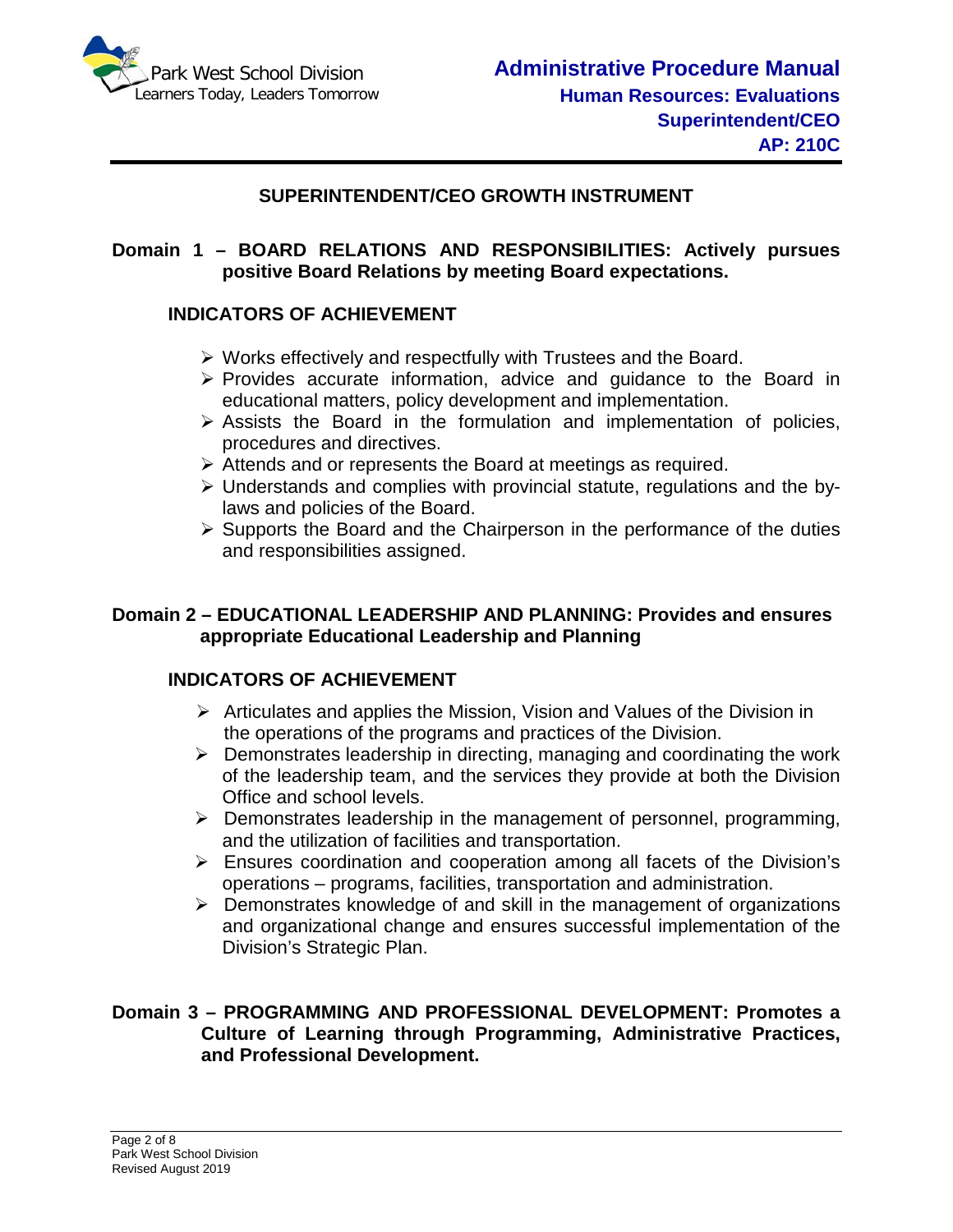

#### **INDICATORS OF ACHIEVEMENT**

- $\triangleright$  Possesses and demonstrates extensive knowledge of human learning, instructional pedagogy and provincial curriculum.
- $\triangleright$  Practices leadership which recognizes and utilizes the abilities of employees and Trustees and strives to develop procedures and professional development activities which ensure the maximum utilization of their strengths.
- $\triangleright$  Promotes a culture of learning through regular visits to schools undertaking consultation with school administrators, classroom teachers and students.
- $\triangleright$  Provides leadership which addresses cultural diversity and promotes inclusivity of all students in safe schools.
- $\triangleright$  Encourages schools to take responsibility for the specific learning needs of the community they serve and achievement of the desired educational outcomes.
- $\triangleright$  Keeps informed of developing educational practices through membership in professional organizations, research/study, system visitations and conference attendance.

## **Domain 4 – PERSONNEL LEADERSHIP: Provides Appropriate Personnel Leadership**

#### **INDICATORS OF ACHIEVEMENT**

- $\triangleright$  Encourages the Board to make changes in the organizational structure and functional responsibilities of employees which will enhance the operation of the Division and the job satisfaction of individuals.
- $\triangleright$  Appropriately administers and interprets the Division Policy Manual and collective agreements to ensure fairness in the management of all employees while encouraging harmonious relationships with union representatives, other departments, agencies and professional associations..
- $\triangleright$  Practices sound judgment when dealing with employees and keeps the Board informed of employments, placements, leaves, transfers, promotions, resignations, and supervision of all personnel.
- $\triangleright$  Keeps the Board informed of staff experiencing work difficulty and has an appropriate procedure(s) for dealing with matters which may result in suspension or recommendation for dismissal.
- $\triangleright$  Coordinates the establishment and work of Division selection committees consistent with the procedures of the Board when new school administrators or members of senior management are selected.
- $\triangleright$  Oversees a system of staff supervision and evaluation, evaluating the Secretary-Treasurer in accordance with Board policy, and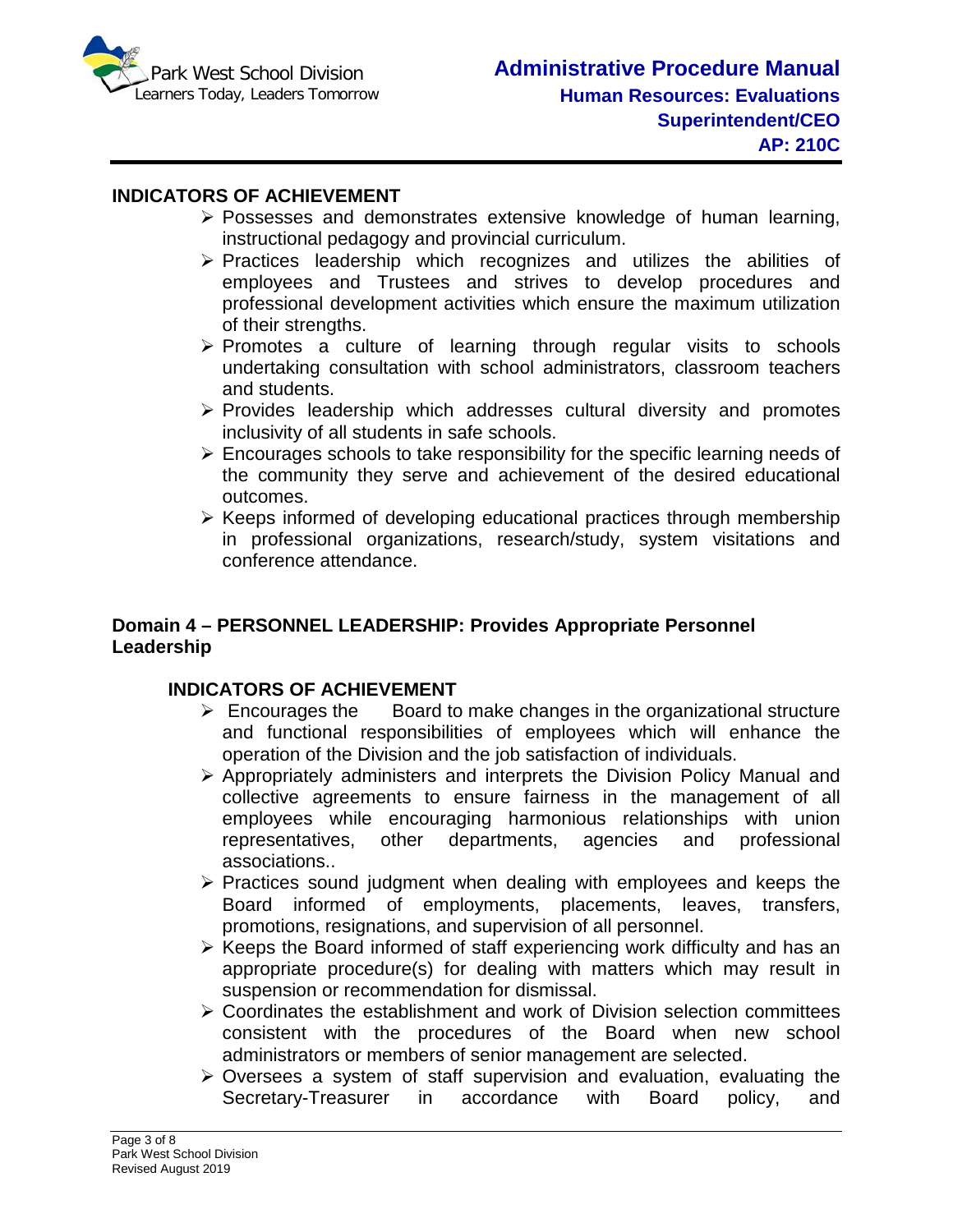

supporting/assisting as appropriate the Secretary-Treasurer with the supervision of staff for which they are responsible.

 $\triangleright$  Is available to the Board Negotiations Committee for consultation as required on matters under consideration.

## **Domain 5 – PUBLIC RELATIONS AND COMMUNICATIONS: Ensures Positive Public Relations and Communications.**

# **INDICATORS OF ACHIEVEMENT**

- $\triangleright$  Consults and collaborates on issues in a respectful and inviting manner with Divisional stakeholders, both internal and external.
- $\triangleright$  Communicates and applies Board policies and directions to Divisional staff and community.
- $\triangleright$  Effectively communicates with parents, community (including Hutterite and First Nations), professional associations (both local and provincial) including the Park West Teachers' Association.
- Maintains effective communication and consults with Divisional personnel as necessary to ensure the accomplishment of the Mission, Vision, Values, Goals and Objectives of the Division.
- $\triangleright$  Liaises with social, professional, civic, volunteers and other community agencies and groups with an interest in the Division.
- Consults and cooperates with officials of Manitoba Education, the Manitoba School Boards' Association, the Manitoba Association of School Superintendents, the Manitoba Teachers' Society, and other groups concerned with the advancement of education.
- $\triangleright$  Receives enquiries from parents and the public and responds promptly.
- $\triangleright$  Act on own discretion if action is necessary in any matter not covered by Board policy, report on such action to the Board as soon as practicable and recommend policy in order to provide guidance in the future.

## **Domain 6 – LEADERSHIP IN FINANCE, FACILITIES AND TRANSPORT-ATION: Provides Sound Leadership in the Areas of Finance, Facilities and Transportation.**

## **INDICATORS OF ACHIEVEMENT**

- $\triangleright$  Strives to ensure the most efficient use of the Division's financial, physical and transportation resources.
- Collaborates with the Board and the Secretary-Treasurer in the preparation of the annual budget establishing milestone dates for all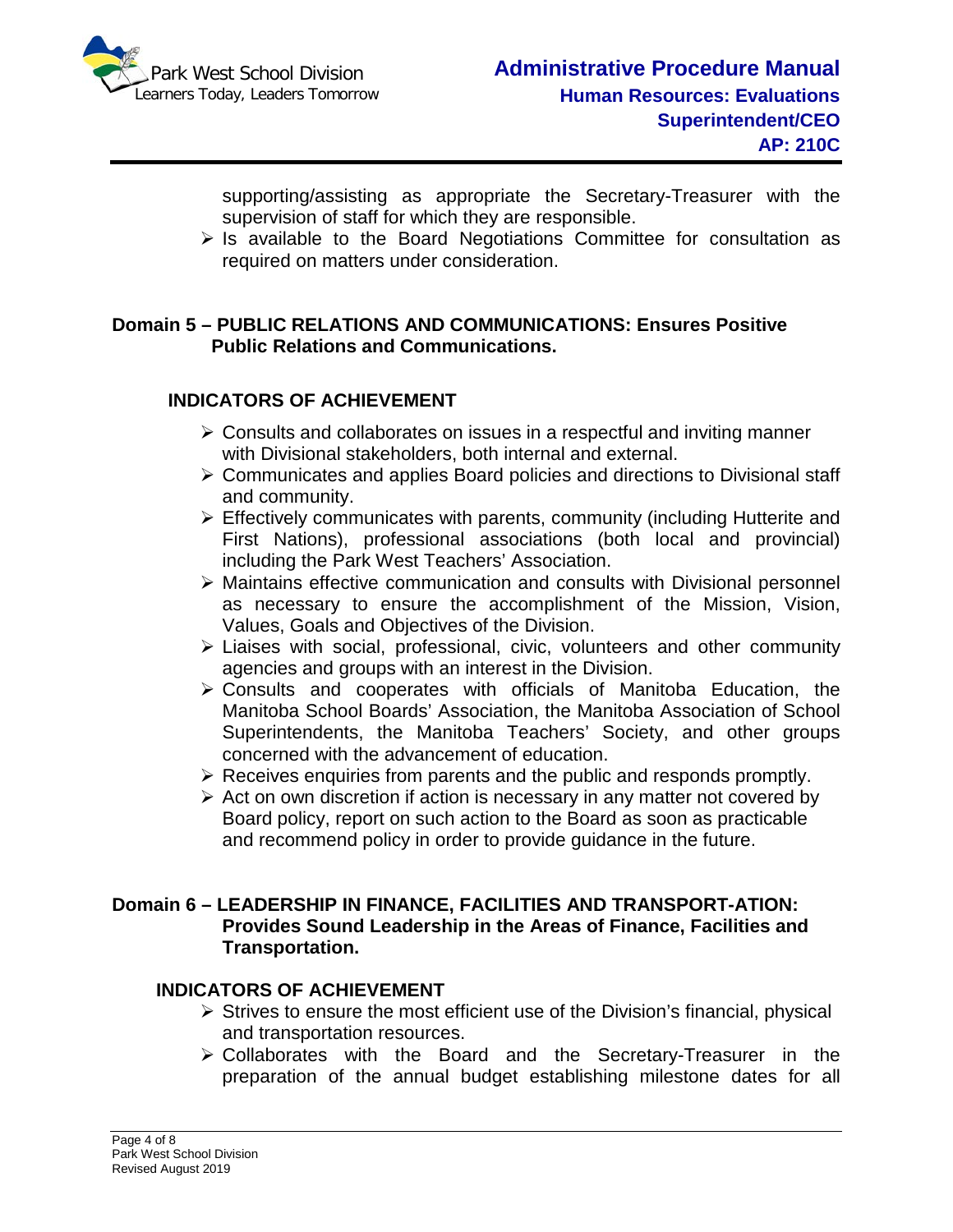

activities and incorporating goal setting, consultation and communication with stakeholders.

- Provides direction and support to the Secretary-Treasurer in the presentation and interpretation of the Annual Budget proposal to the Board and the discussions which result.
- $\triangleright$  Ensures the presentation of financial matters to other organizations and the general public as directed by the Board.
- $\triangleright$  Upon approval of the budget, implements and monitors its application throughout the year to ensure adherence to budget objectives.
- $\triangleright$  Ensures there is a plan in place to manage changing circumstances affecting the maintenance and utilization of the Division's facilities and transportation system.

## **Domain 7 – ATTENTION TO POLICY AND LEGAL REQUIREMENTS: Ensures all Division Undertakings are Congruent with Legal Requirements.**

# **INDICATORS OF ACHIEVEMENT**

- $\triangleright$  Performs all assigned duties in compliance with provincial statutes and regulations and the by-laws and policies of the Board.
- $\triangleright$  Ensures that the actions of the Board adhere to Board policy and all provisions of laws, rules and regulations of the Province of Manitoba.
- Demonstrates current knowledge of relevant legislation and Government policies concerning education, and recommends review of divisional policies and processes to maintain alignment when changes are made.
- $\triangleright$  Receives complaints and concerns of staff, public and students and if unable to satisfy arranges for the complainant to address the concern to the Board.
- Ensures compliance with Division policy and procedures and Government Laws and regulations.
- $\triangleright$  Performs the responsibilities of Privacy Officer for the Division.
- $\triangleright$  Maintains confidentiality and integrity showing respect for staff, students and members of the public.
- $\triangleright$  Able to effectively present information and respond to questions from members of staff and the general public demonstrating appropriate knowledge of the Public Schools Act, it's Regulations, Board policy and collective agreements.
- $\triangleright$  Acts on own discretion if action is necessary in any matter not covered by Board policy, reports on such action to the Board as soon as practicable and recommends policy in order to provide guidance in the future.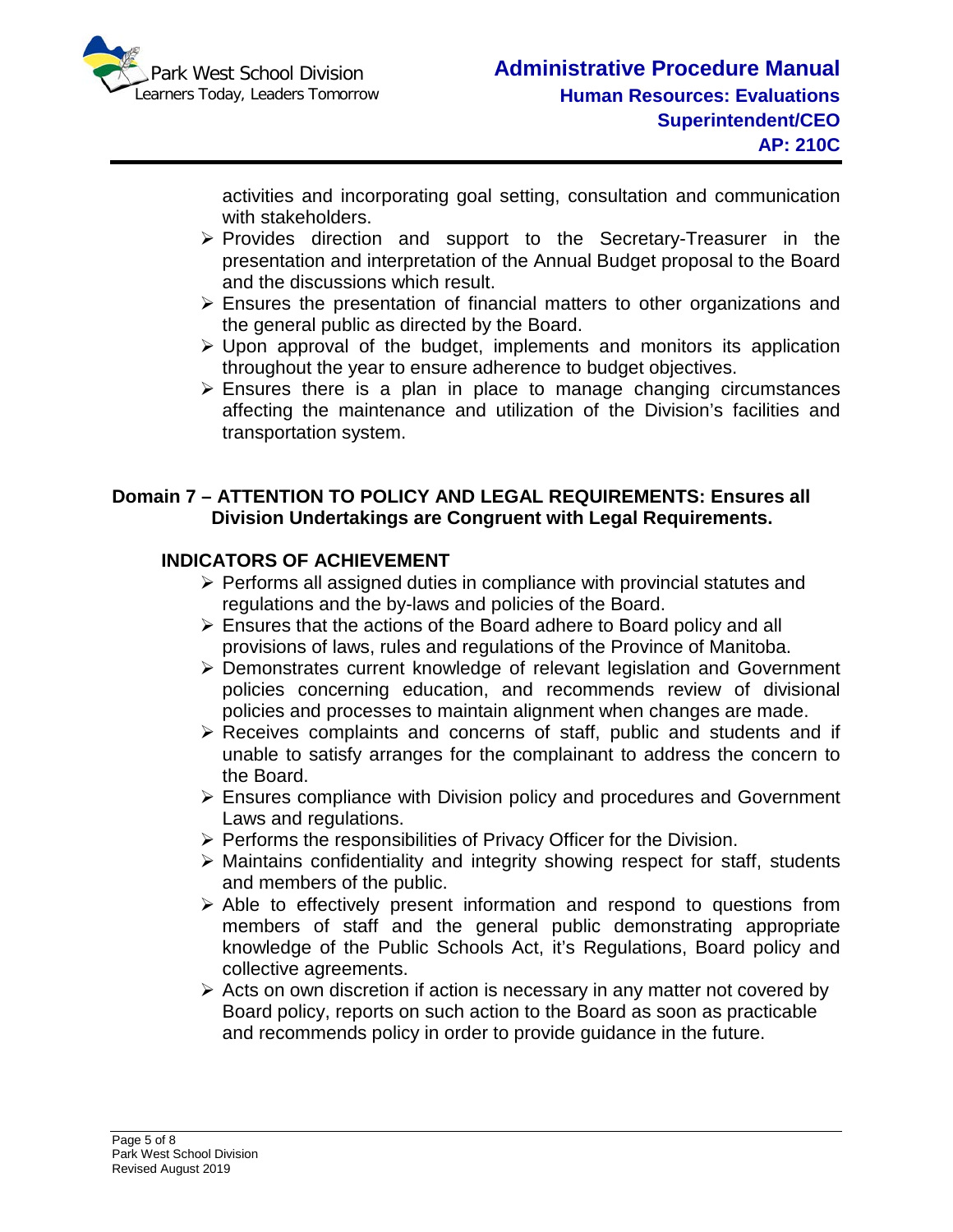

## **Domain 8 – PERSONAL DEVELOPMENT: Undertakes Appropriate Personal Development**

# **INDICATORS OF ACHIEVEMENT**

- $\triangleright$  Demonstrates the characteristics of a life-long learner through reading, and regular participation in personal professional development conferences, workshops and information sessions sponsored by Manitoba Education and encourages others to do likewise.
- $\triangleright$  Promotes the use of information, data and research and utilizes such to guide the structure of student learning and the instructional policies and practices of the Division.
- $\triangleright$  Keeps current with the curriculum changes initiated by the Manitoba Education, and other matters such as student evaluation and reporting.
- Embraces and strives for excellence personally and for the students, staff and trustees of the Division.
- Welcomes and fully participates in the annual review of the Superintendent's performance.

## **Domain 9 – SUPPORT OF THE STRATEGIC PLAN: Strives to Achieve the School Systems' Goals as Outlined in the Annual Division Strategic Plan**

# **INDICATORS OF ACHIEVEMENT:**

- $\triangleright$  Leads the development and maintenance of the overall strategic plan, its vision, implementation and achievement.
- $\triangleright$  Actively engages in consultations with the parties who can provide input and support the achievement of the Division's goals
- $\triangleright$  Provides constructive leadership in assisting the Board and members of Divisional Administration in the determination of items of importance to be considered in determining the Annual Goals.
- $\triangleright$  Outlines and shares with the Board and Divisional Administration a plan to implement and achieve the Annual Goals.
- $\triangleright$  Actively engages in and supports the process of implementation of the Annual Goals.
- $\triangleright$  Makes regular reports to the Board on the progress of the efforts to achieve the goals of the Strategic Plan identifying when appropriate, impediments to the achievement of its goals, and seeks direction from the Board concerning continuing pursuit of goals so affected.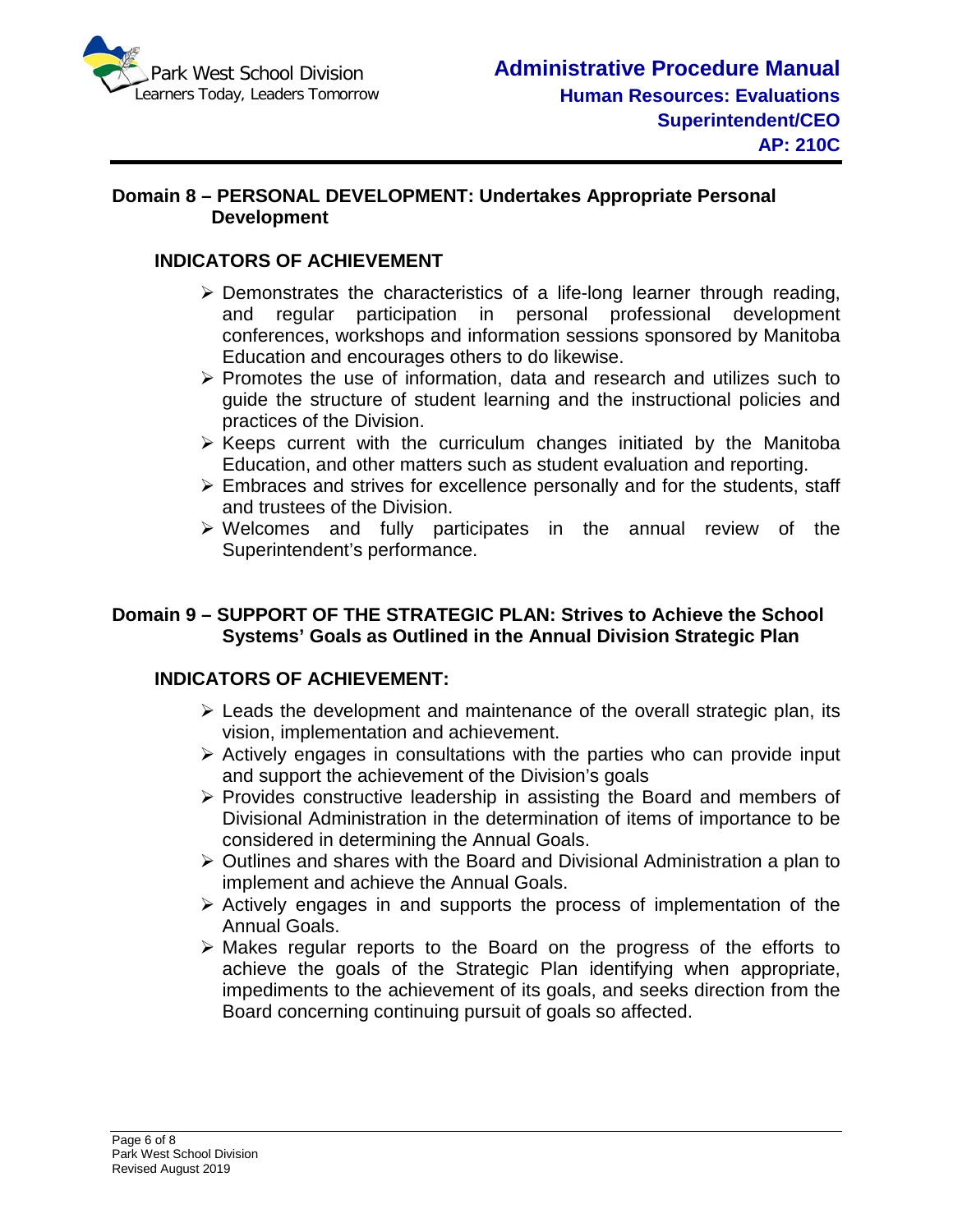

## IN THE COMING YEAR I WOULD LIKE THE SUPERINTENDENT TO CONSIDER THE FOLLOWING GOAL(S):

**End of Growth Instrument**